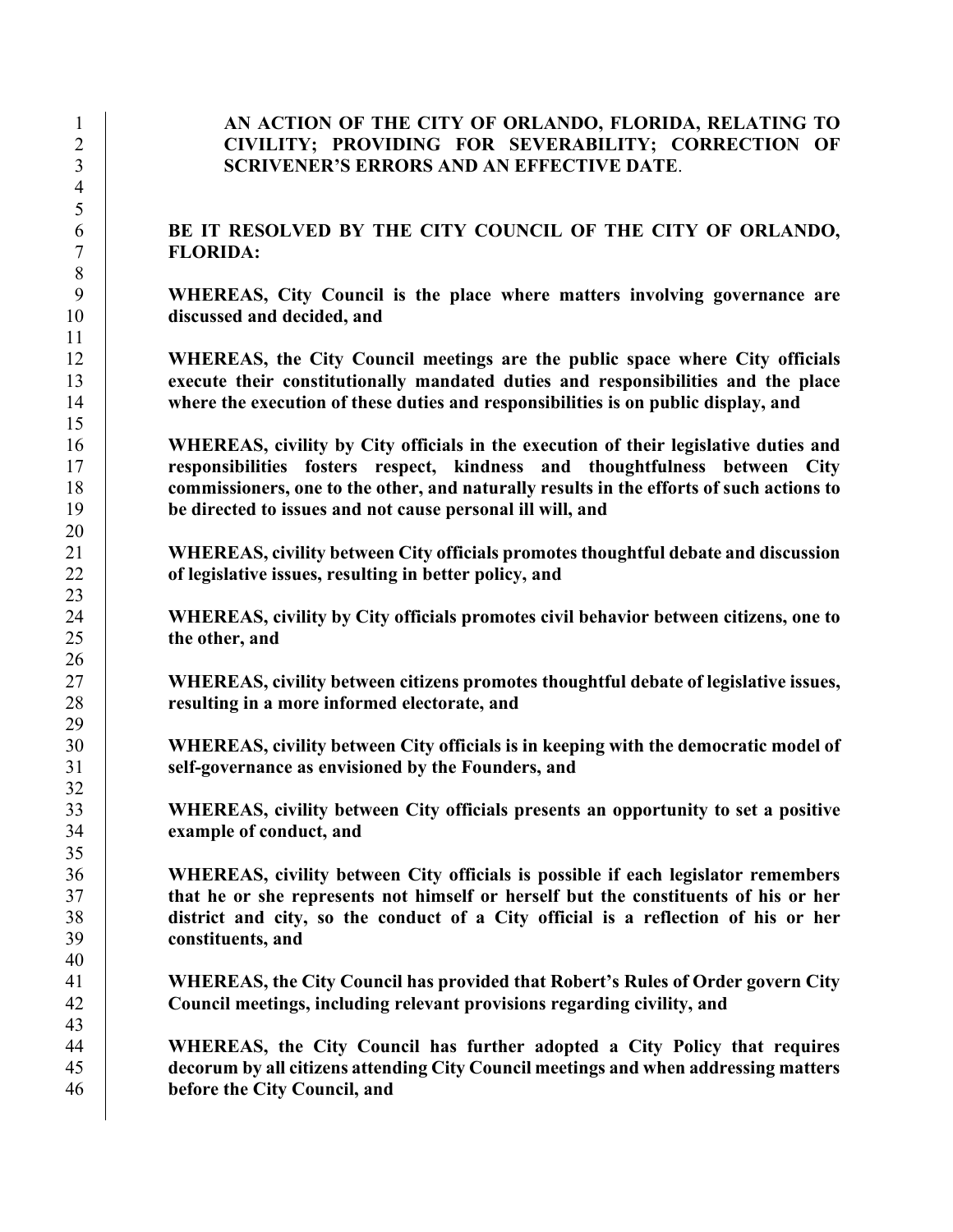**WHEREAS, members of the Orlando City Council have a long history of working together regardless of political views or party affiliations and the Orlando City Council has been a model of civility and decorum in the conduct of its legislative and other business, and** 

**WHEREAS, the Orlando City Council, in partnership with the Florida League of Cities, stands ready to work together with more than 400 cities, towns and villages in the state to set an example of what it means to be civil in the political arena and beyond, supporting the League's commitment under its new president, Orlando City Commissioner Tony Ortiz, to "Building Stronger Cities," and** 

### **NOW, THEREFORE, BE IT RESOLVED BY THE CITY COUNCIL OF THE CITY OF ORLANDO, FLORIDA:**

## **SECTION ONE:**

64 The City of Orlando is committed to the concept of civility as a means of conducting 65 legislative duties and responsibilities.

## **SECTION TWO:**

69 The City of Orlando encourages and requires the citizenry of the city to be civil in its 70 discussion of matters under consideration by the Orlando City Council.

# **SECTION THREE: SCRIVENER'S ERROR.**

74 The City Attorney may correct scrivener's errors found in this ordinance by filing a 75 corrected copy of this ordinance with the City Clerk.

# **SECTION FOUR: SEVERABILITY.**

79 If any provision of this ordinance or its application to any person or circumstance is held 80 invalid, the invalidity does not affect other provisions or applications of this ordinance 81 which can be given effect without the invalid provision or application, and to this end the **provisions of this ordinance are severable.** 

# **SECTION FIVE: EFFECTIVE DATE.**

86 This ordinance takes effect immediately upon passage.

89 READ AND ADOPTED on the day of  $\qquad \qquad$  2021.

91 | CITY OF ORLANDO, FLORIDA